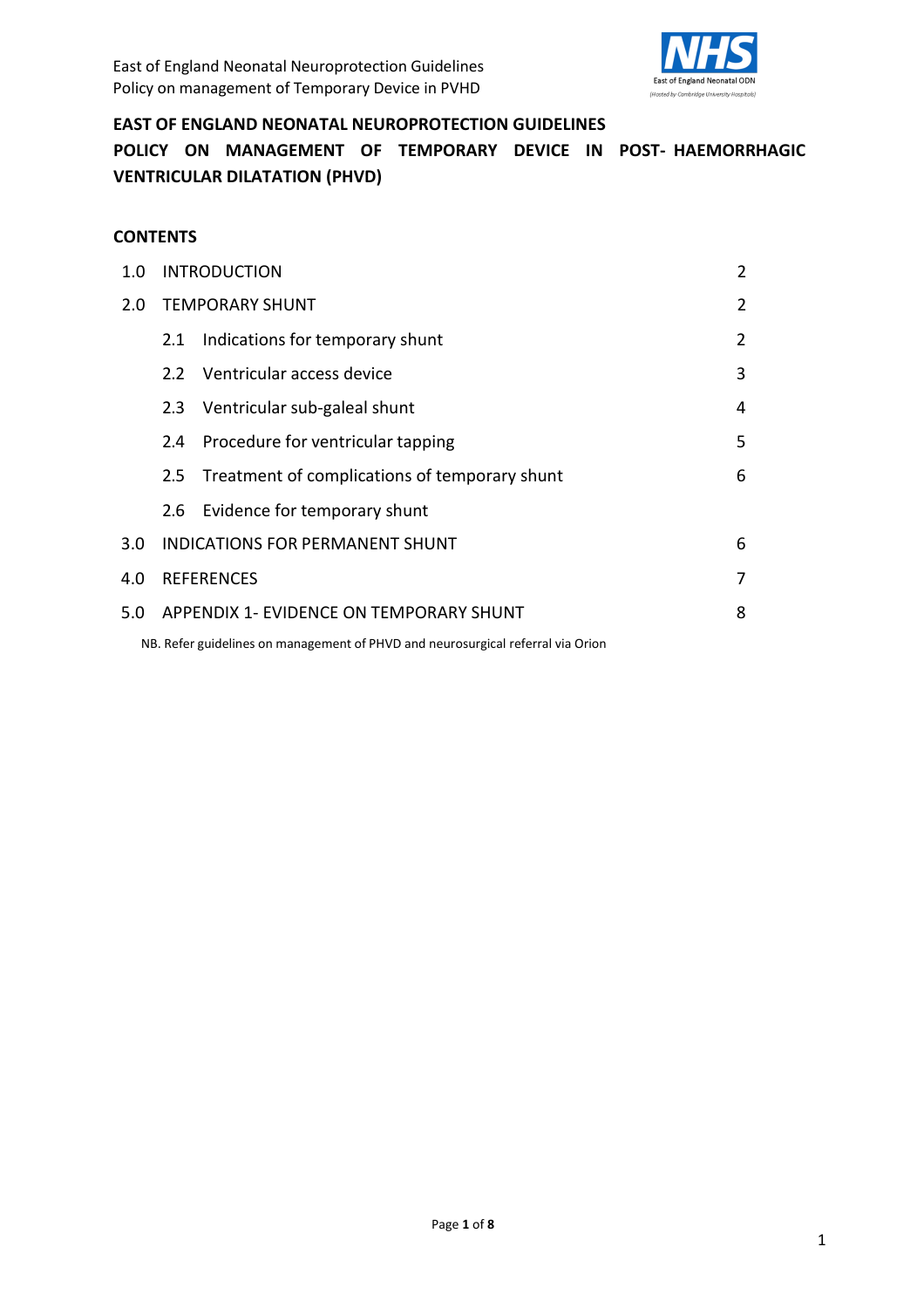

# **POLICY ON MANAGEMENT OF VENTRICULAR RESERVOIR IN POST HAEMORRHAGIC VENTRICULAR DILATATION**

#### **1.0 INTRODUCTION**

Progressive PHVD is associated with a three to four-fold increase in neurodevelopmental delay. Literature suggests early intervention in PHVD is associated with better neurodevelopmental outcome (de Vries et al., 2002). The treatment of PHVD with a permanent shunt in preterm infant is difficult due to technical factors, risk of abdominal sepsis and associated co-morbidities e.g. sepsis, increased risk of NEC (Lam et al., 2009, Fountain et al., 2011). A permanent shunt in preterm infants is associated with revision and blockage of shunt. Temporary treatment commonly used for diversion of CSF in the management of PHVD is insertion of a ventricular access device (VAD) and ventricular sub-galeal shunt (VSGS), which may reduce the morbidity and mortality associated with PHVD (Mazzola et al, 2014). The details of temporary treatment are given below.

#### **2.0 TEMPORARY SHUNTS**

#### **2.1 Indications for Temporary Treatment**

- a) Ventricular index on cranial ultrasound approaching to ≥97+4mm, AHW ≥6mm,  $TOD \geq 25$ mm.
- b) Lumbar punctures unable to prevent further increase in VI.
- c) Increasing head circumference.
- d) Symptoms of increased intracranial pressure.

The temporary treatments of PHVD are:

- a) VSGS placement, in which the CSF is shunted into the sub-galealspace of the scalp and absorbed into the bloodstream.
- b) Ventricular reservoir placement for intermittent tapping.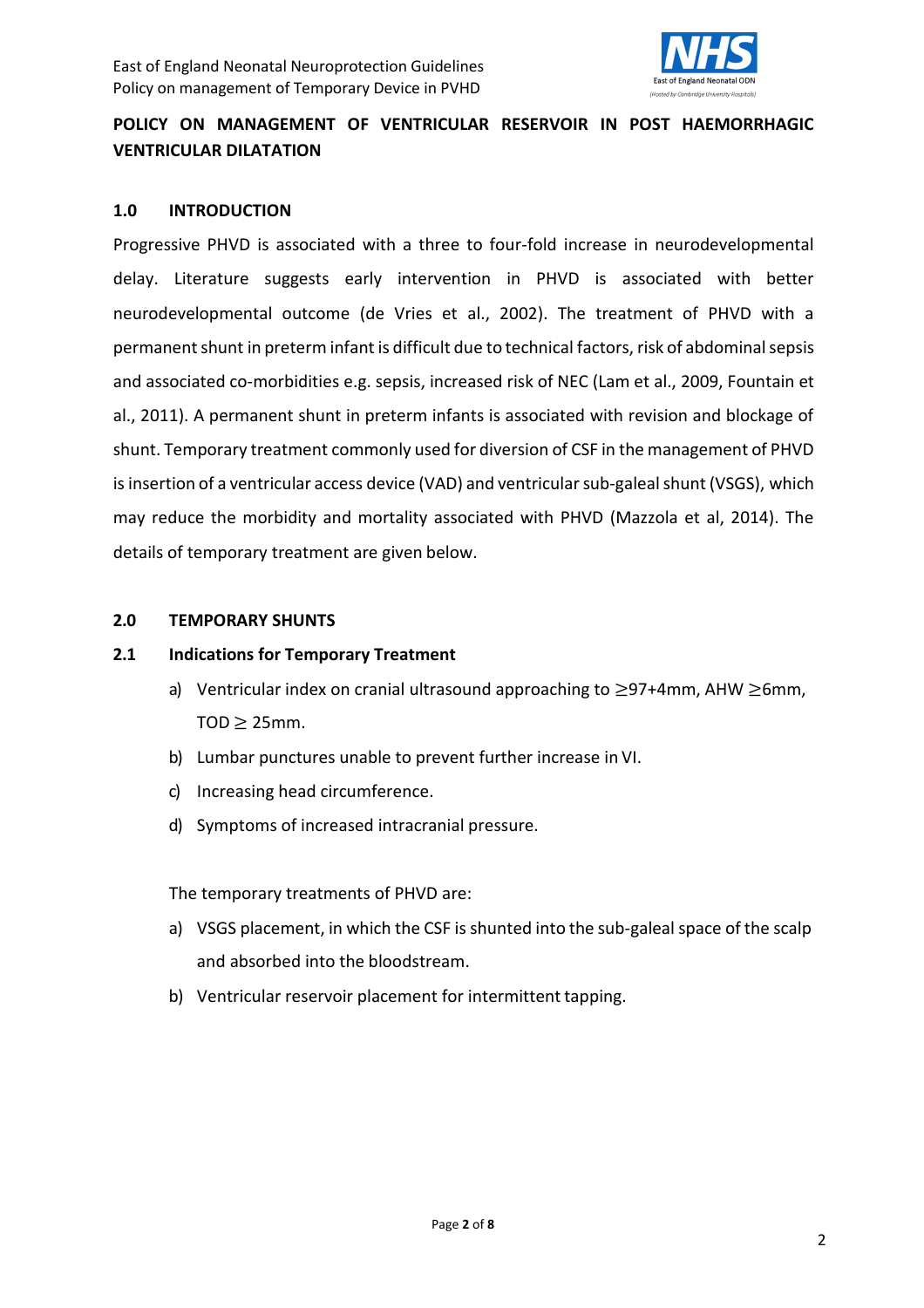

# **2.2 Ventricular access device (ventricular reservoir)** (Ellenbogen et al, 2016)

The procedure of placement of a ventricular reservoir is technically simpler and involves insertion of a subcutaneous reservoir connected to a ventricular catheter for percutaneous CSF tapping, which is undertaken at regular intervals. The common ventricular access devices are Ommaya's and Rickman's reservoir. The ventricular reservoir is preferred method of CSF removal compared to Lumbar puncture.

The advantage of ventricular reservoir is that it yields adequate amount of CSF drainage over lumbar puncture.

# **2.2.1 Complications of using a reservoir** (Ellenbogen et al., 2010, Tenbrock et al., 2003)

- a) CSF leakage.
- b) Infection, and possible skin breakdown.
- c) Blockage of catheter.
- d) Migration of catheter.
- e) Over-drainage leading to slit like ventricles.
- f) Hyponatremia due to frequent CSF tapping.

The use of rigorous infection control protocols for CSF tapping minimises the infection rate for VADs.

# **2.2.2 Indications for ventricular tapping**

- a) Ventricular index remaining on  $\geq 97^{\text{th}}+4$ mm on Levene's chart.
- b) Persistent increasing head circumference.
- c) Frequency of tapping after insertion of reservoir will be twice a week with the aim to bring VI <97+4mm.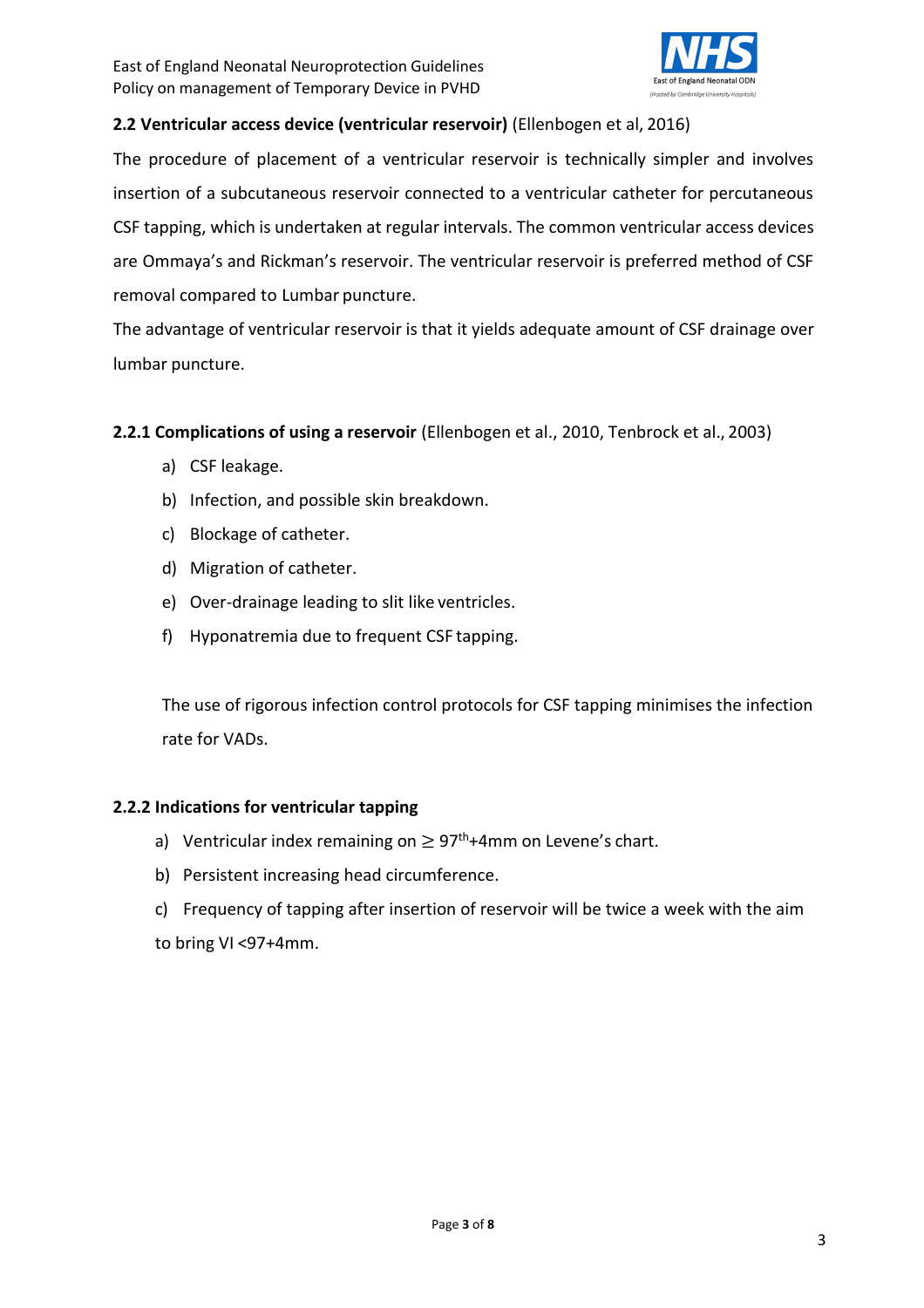

# <span id="page-3-0"></span>**2.3 Ventricular Sub-Galeal Shunt**

# **2.3.1 Benefits of VSGS compare to Ventricular reservoir** (Wellons et al., 2017)

- a) VSGS does not require intermittent transcutaneous access thereby decreasing the risk of skin contamination and device infection associated with reservoir.
- b) VSGS maintains a closed system in which fluid and electrolytes are not lost as seen with intermittent tapping in VAD, thereby reducing the need for replacement of fluid.
- c) The mild backpressure from the sub-galeal space maintains a challenging force for the CSF absorptive pathways and potentially restores normal function of CSF absorption.
- d) Earlier discharge home has been reported with VSGS.

# **2.3.2 Complications of the VSGS**

(Christian et al., 2016, and El-Dib M et al, 2020, Appendix 1b)

- a) Scarring of the sub-galeal pocket results in inadequatedrainage.
- b) Blockage of catheter.
- c) Slippage or migration of catheter.
- d) CSF leakage.
- e) Infection and failure rates (Fountain et al, 2016).
- f) Over-drainage leading to slit like ventricles (rare with VSGS).
- g) Loculated hydrocephalus.

## **2.3.3 Monitoring of VSGS**

- a) Ensure the sub-galeal pouch is adequate in size, which can be seen as swelling at the site of sub-galeal catheter. This will provide information on adequate CSF drainage.
- b) Ensure head growth is adequate with monitoring head circumference regularly.
- c) Initially, monitor ventricular indices weekly and more frequently ifany concerns. This will provide information on adequate functioning of VSGS.
- d) Suspect malfunctioning of shunt if persistent increasing VI / head circumference and the size of pocket small, indicating scarring resulting in inadequate drainage of CSF.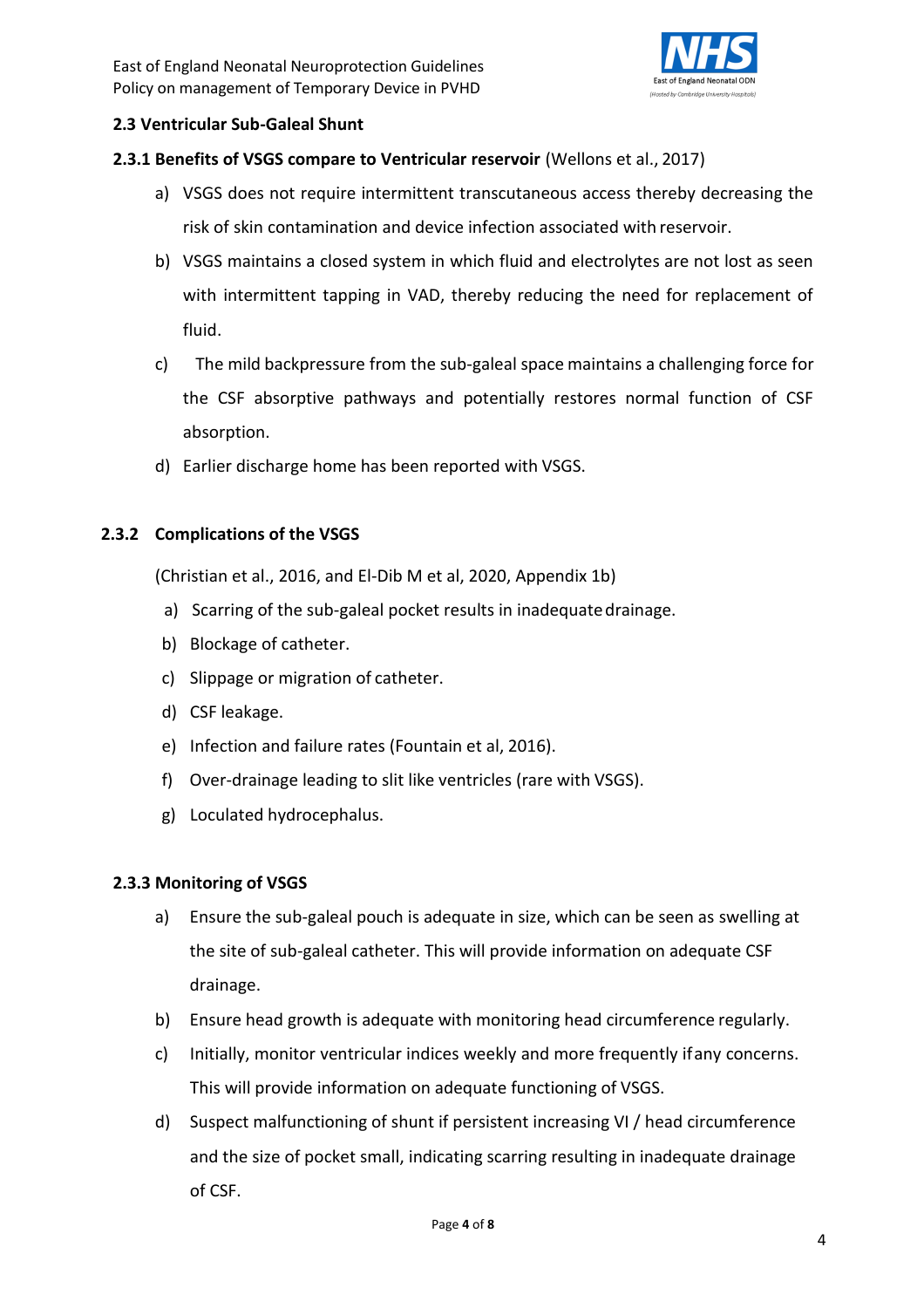

# **2.4 Procedure for tapping through ventricular access device (Follow local trust infection control asepsis policy)**





## **Equipment**

- Chlorhexidine 0.5% skin preparation solution.
- 25-gauge butterfly needle.
- Standard infant lumbar puncture set.
- Sterile drapes to allow for maintenance of a sterile field.

### **Precautions**

- Gradual removal of CSF to prevent sudden shift of fluid. Recommended removal of CSF 10ml/kg over 10 min-15 min.
- Monitor and correct serum electrolytes every other day if more than 10ml/Kg of CSF drained daily.
- If skin breakdown occurs, select insertion site away from broken area.

#### **Technique**

- Consider the use of Sucrose for analgesia if the baby meets the criteria.
- Place the infant with head in neutral position in anticipation of a 20 to 25-minute procedure.
- Cut any long hair that interferes with the surgical area but do not shave operative area.
- Wearing sterile gloves, clean skin with chlorhexidine 0.5% over the reservoir and a surrounding circle of skin with a diameter of 4cm.
- Position sterile drape to maintain a sterile field.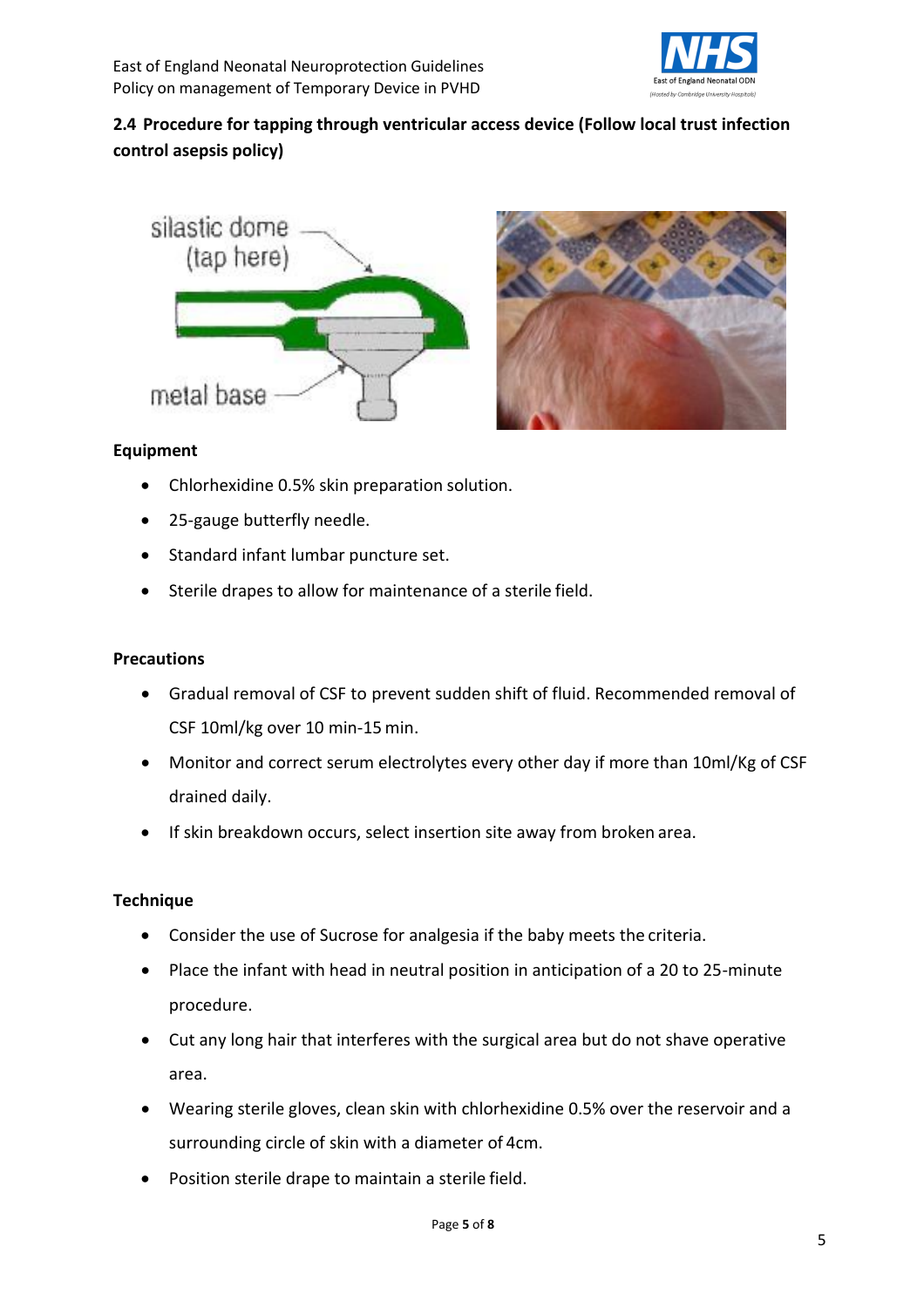East of England Neonatal Neuroprotection Guidelines Policy on management of Temporary Device in PVHD



- Insert butterfly needle through skin just into reservoir bladder.
	- o Select an insertion site different from the one most recently used.
	- o Angle needle at 30 to 45 degrees from the skin.
- Drain 10ml-20 ml/kg of CSF (no more than 30ml). This should be done over 10 -20 minutes by free drainage. Send CSF for culture, cell count, glucose and protein.
- Remove needle and hold firm pressure for 2 minutes or until CSF leakage from skin stops.
- Follow up cranial ultrasound for monitoring VI.

## <span id="page-5-0"></span>**2.5 Treatment of complications of temporary shunt (Appendix 1b)**

- a) CSF microscopy is positive, and infant is symptomatic, then treat with antibiotics as per local sepsis policy. It may be noted that CSF cell response may suggest inflammation rather than infection and clinical and other biochemical parameters should be considered.
- b) In case of local infection, treatment with dressing and antibiotics as per local policy.
- c) In case of loculated hydrocephalus refer to neurosurgery.
- d) For possible migration of shunt, consider neuroimaging and contact neurosurgeon.
- e) In case of over-drainage resulting in slit like ventricles with VSGS, discuss with neurosurgeon.

## <span id="page-5-1"></span>**3.0 INDICATIONS FOR PERMANENT SHUNT**

- a) Increasing VI ( $\geq$  97+4mm on Levene's chart) despite regular CSF removal with ventricular tapping.
- b) Sub-galeal pocket large in case of ventricular sub-galeal shunt and increasing VI.
- c) Small sub-galeal pocket in VSGS and increasing VI/ head circumference.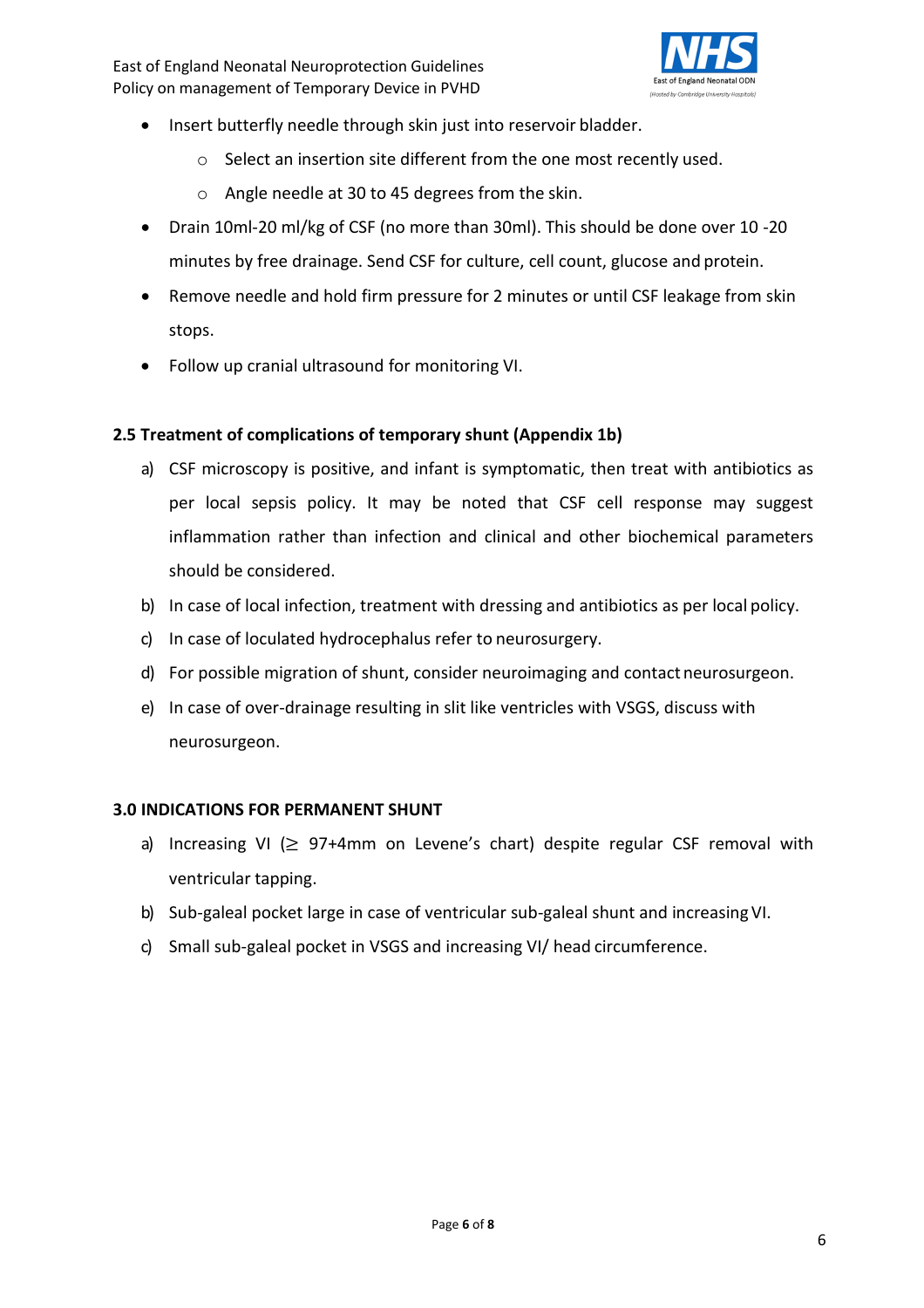

# <span id="page-6-0"></span>**4.0 REFERENCES**

- 1. de Vries, L., Liem, K., Dijk, K., Smit, B., Sie, L., Rademaker, K. and Gavilanes, A. (2002). Early versus late treatment of post-haemorrhagic ventricular dilatation: results of a retrospective study from five neonatal intensive care units in The Netherlands. *Acta Paediatrica*, 91(2), pp.212-217.
- 2. Lam, H. and Heilman, C. (2009). Ventricular access device versus ventriculosubgaleal shunt in post-hemorrhagic hydrocephalus associated with prematurity. *The Journal of Maternal-Fetal & Neonatal Medicine*, pp.1-5.
- 3. Fountain, D., Chari, A., Allen, D. and James, G. (2015). Comparison of the use of ventricular access devices and ventriculosubgaleal shunts in posthaemorrhagic hydrocephalus: systematic review and meta-analysis. *Child's Nervous System*, 32(2), pp.259-267.
- 4. Mazzola, C., Choudhri, A., Auguste, K., Limbrick, D., Rogido, M., Mitchell, L. and Flannery, A. (2014). Pediatric hydrocephalus: systematic literature review and evidence-based guidelines. Part 2: Management of posthemorrhagic hydrocephalus in premature infants. *Journal of Neurosurgery: Pediatrics*, 14(Supplement\_1), pp.8-23.
- 5. Wellons, J., Shannon, C., Holubkov, R., Riva-Cambrin, J., Kulkarni, A., Limbrick, D., Whitehead, W., Browd, S., Rozzelle, C., Simon, T., Tamber, M., Oakes, W., Drake, J., Luerssen, T., Kestle, J. (2017). Shunting outcomes in posthemorrhagic hydrocephalus: results of a Hydrocephalus Clinical Research Network prospective cohort study. *Journal of Neurosurgery: Pediatrics*, 20(1), pp.19-29.
- 6. Köksal, V. and Öktem, S. (2010). Ventriculosubgaleal shunt procedure and its long-term outcomes in premature infants with post-hemorrhagic hydrocephalus. *Child's Nervous System*, 26(11), pp.1505-1515.
- 7. Christian, E., Melamed, E., Peck, E., Krieger, M. and McComb, J. (2016). Surgical management of hydrocephalus secondary to intraventricular hemorrhage in the preterm infant. *Journal of Neurosurgery: Pediatrics*, 17(3), pp.278-284.
- 8. Ellenbogen, J., Waqar, M. and Pettorini, B. (2016). Management of post-haemorrhagic hydrocephalus in premature infants. *Journal of Clinical Neuroscience*, 31, pp.30-34.
- 9. Tenbrock, K. (2003). Hyponatraemia as a consequence of serial liquor punctures in preterm infants with a ventricular access device after posthaemorrhagic hydrocephalus. *Archives of Disease in Childhood - Fetal and Neonatal Edition*, 88(4), pp.351F-351.
- 10. El-Dib M, Limbrick Jr. DD, Inder T, Whitelaw A, Kulkarni AV, Warf B, Volpe JJ, et al. Management of Post-hemorrhagic Ventricular Dilatation in the Preterm Infant The Journalof Pediatrics (2020), doi: https://doi.org/10.1016/j.jpeds.2020.07.079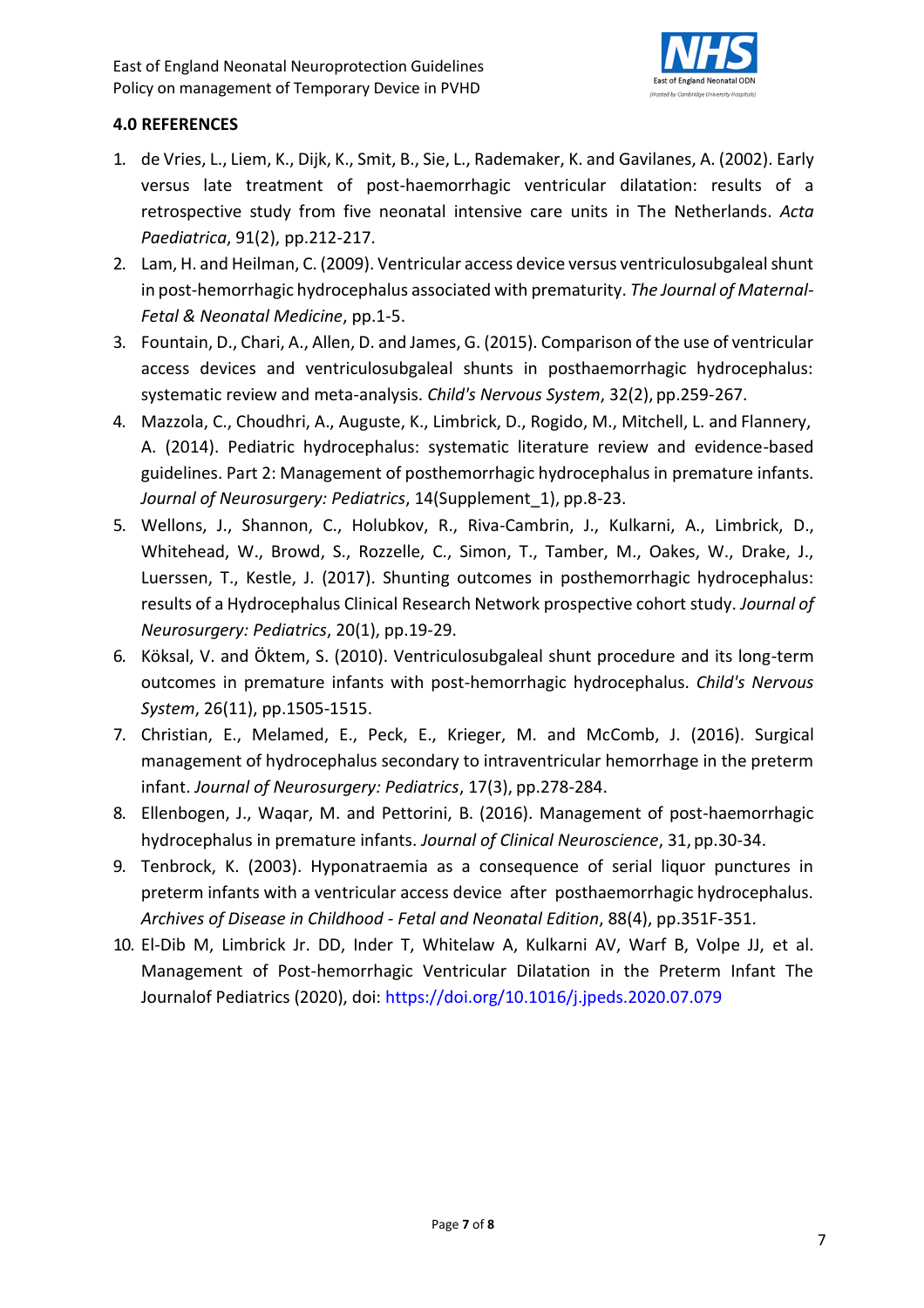

#### **APPENDIX 1**

### **A. Evidence** (Mazzola et al., 2014)

- a) VSGS reduces the need of permanent shunt and need for daily CSF aspiration. VSGS also decreases the rate of infection (Level II & Level III evidence).
- b) The routine use of serial lumbar is not recommended to reduce the need for shunt insertion or to avoid the progression of hydrocephalus (Level 1 evidence).
- c) There is insufficient evidence to recommend a specific infant weight or CSF parameter to direct the timing of shunt placement in preterm infant with PHVD (Level III evidence).
- d) CSF cell count, protein, and glucose levels were not statistically related to the occurrence of shunt failure or infection (Level III).

## B. **Complications associated with VR and VSGS (2020)<sup>10</sup>**

|                     | Ventricular reservoir | Ventricular Sub- |
|---------------------|-----------------------|------------------|
|                     | (%)                   | galeal shunt (%) |
| Obstruction         | 7.3                   | 9.6              |
| Infection           | 9.5                   | 9.2              |
| Revision of shunt   | 10.8                  | 12.2             |
| <b>CSF leak</b>     | 6                     | $4.7 - 6.5$      |
| Porencephalic Cysts |                       | 8.7              |
| Intracranial        |                       | 11               |
| haemorrhage         |                       |                  |